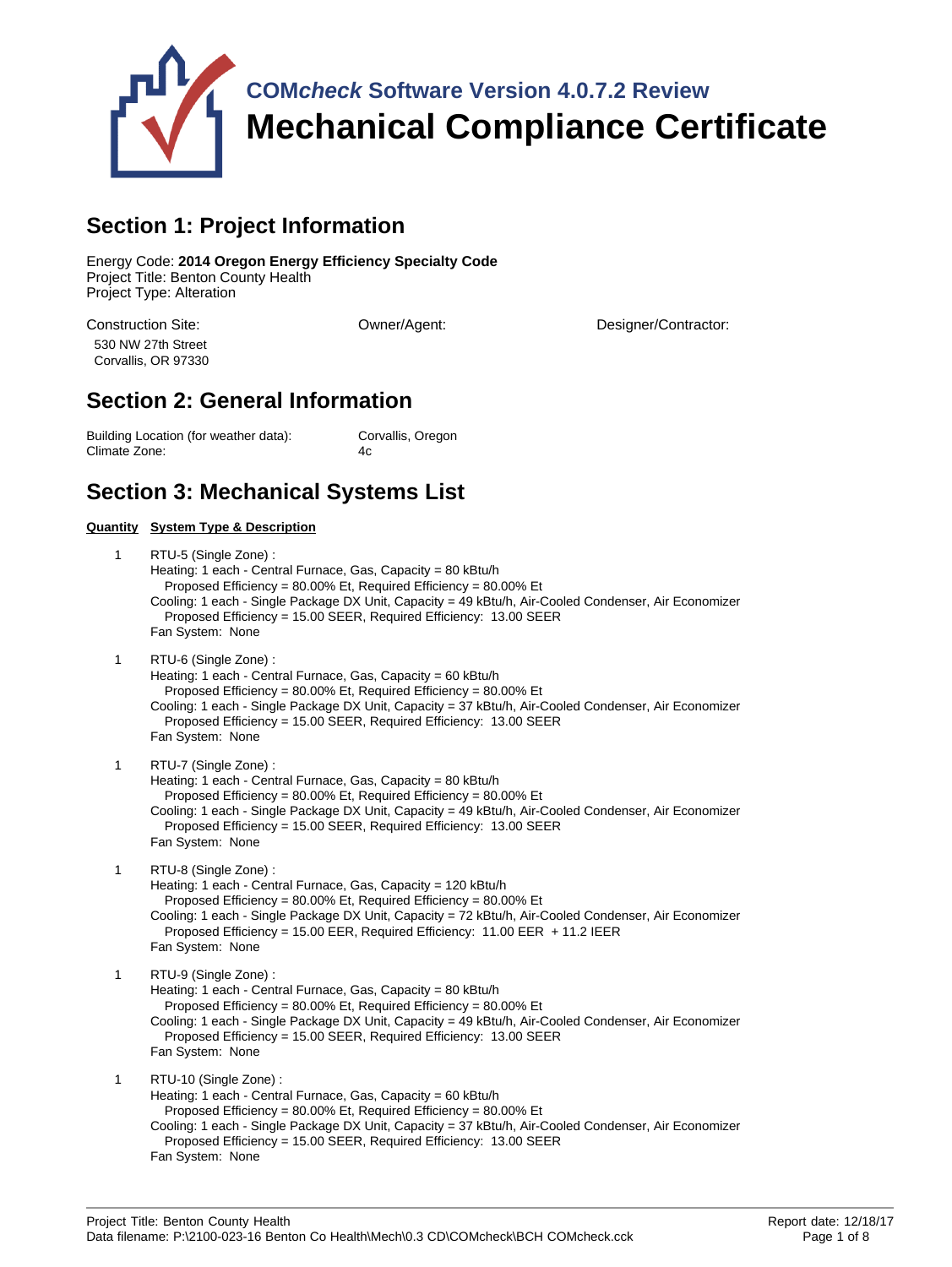1 RTU-11 (Single Zone) : Heating: 1 each - Central Furnace, Gas, Capacity = 120 kBtu/h Proposed Efficiency = 80.00% Et, Required Efficiency = 80.00% Et Cooling: 1 each - Single Package DX Unit, Capacity = 72 kBtu/h, Air-Cooled Condenser, Air Economizer Proposed Efficiency = 15.00 EER, Required Efficiency: 11.00 EER + 11.2 IEER Fan System: None 1 RTU-12 (Single Zone) : Heating: 1 each - Central Furnace, Gas, Capacity = 60 kBtu/h Proposed Efficiency = 80.00% Et, Required Efficiency = 80.00% Et Cooling: 1 each - Single Package DX Unit, Capacity = 37 kBtu/h, Air-Cooled Condenser, Air Economizer Proposed Efficiency = 15.00 SEER, Required Efficiency: 13.00 SEER Fan System: None 1 AHU-1 (Multiple-Zone) : Heating: 1 each - Hydronic or Steam Coil, Hot Water, Capacity = 199 kBtu/h No minimum efficiency requirement applies Cooling: 1 each - Split System, Capacity = 489 kBtu/h, Air-Cooled Condenser, Air Economizer Proposed Efficiency = 10.50 EER, Required Efficiency: 9.80 EER + 9.9 IPLV Fan System: AHU-1 | Core Building -- Compliance (Brake HP method) : Passes Fans: SF1 Supply, Multi-Zone VAV, 4600 CFM, 4.7 motor nameplate hp, 4.2 design brake hp (4.2 max. BHP) SF2 Supply, Multi-Zone VAV, 4600 CFM, 4.7 motor nameplate hp, 4.2 design brake hp (4.2 max. BHP) SF3 Supply, Multi-Zone VAV, 4600 CFM, 4.7 motor nameplate hp, 4.2 design brake hp (4.2 max. BHP) SF4 Supply, Multi-Zone VAV, 4600 CFM, 4.7 motor nameplate hp, 4.2 design brake hp (4.2 max. BHP) RF1 Return, Multi-Zone VAV, 9200 CFM, 4.4 motor nameplate hp, 3.2 design brake hp (4.0 max. BHP) RF2 Return, Multi-Zone VAV, 9200 CFM, 4.4 motor nameplate hp, 3.2 design brake hp (4.0 max. BHP) 1 B-1 and B-2:

Heating: Hot Water Boiler, Capacity 480 kBtu/h, Gas Proposed Efficiency: 88.00 % Et, Required Efficiency: 75.00 % Et

# **Section 4: Requirements Checklist**

In the following requirements, blank checkboxes identify requirements that the applicant has not acknowledged as being met. Checkmarks identify requirements that the applicant acknowledges are met or excepted from compliance. 'Plans reference page/section' identifies where in the plans/specs the requirement can be verified as being satisfied.

## **Requirements Specific To: RTU-5 :**

- ✔ 1. Equipment meets minimum efficiency: Central Furnace (Gas): 80.00 % Et (or 78% AFUE)
- 2. Equipment meets minimum efficiency: Single Package Unit: 13.00 SEER
- ◆ 3. Energy recovery ventilation systems. Individual fan systems that have both a design supply air capacity of 5,000 cfm or greater and a minimum outside air supply of 70 percent or greater of the design supply air quantity have an energy recovery system.

Plans reference page/section: N/A

## **Requirements Specific To: RTU-6 :**

- ✔ 1. Equipment meets minimum efficiency: Central Furnace (Gas): 80.00 % Et (or 78% AFUE)
- ✔ 2. Equipment meets minimum efficiency: Single Package Unit: 13.00 SEER
- ◆ 3. Energy recovery ventilation systems. Individual fan systems that have both a design supply air capacity of 5,000 cfm or greater and a minimum outside air supply of 70 percent or greater of the design supply air quantity have an energy recovery system.

Plans reference page/section: N/A

### **Requirements Specific To: RTU-7 :**

- ✔ 1. Equipment meets minimum efficiency: Central Furnace (Gas): 80.00 % Et (or 78% AFUE)
- 2. Equipment meets minimum efficiency: Single Package Unit: 13.00 SEER
- ✔ 3. Energy recovery ventilation systems. Individual fan systems that have both a design supply air capacity of 5,000 cfm or greater and a minimum outside air supply of 70 percent or greater of the design supply air quantity have an energy recovery system.

Plans reference page/section: N/A

### **Requirements Specific To: RTU-8 :**

- ✔ 1. Equipment meets minimum efficiency: Central Furnace (Gas): 80.00 % Et (or 78% AFUE)
- ◆ 2. Equipment meets minimum efficiency: Single Package Unit: 11.00 EER + 11.2 IEER
- ◆ 3. Energy recovery ventilation systems. Individual fan systems that have both a design supply air capacity of 5,000 cfm or greater and a minimum outside air supply of 70 percent or greater of the design supply air quantity have an energy recovery system.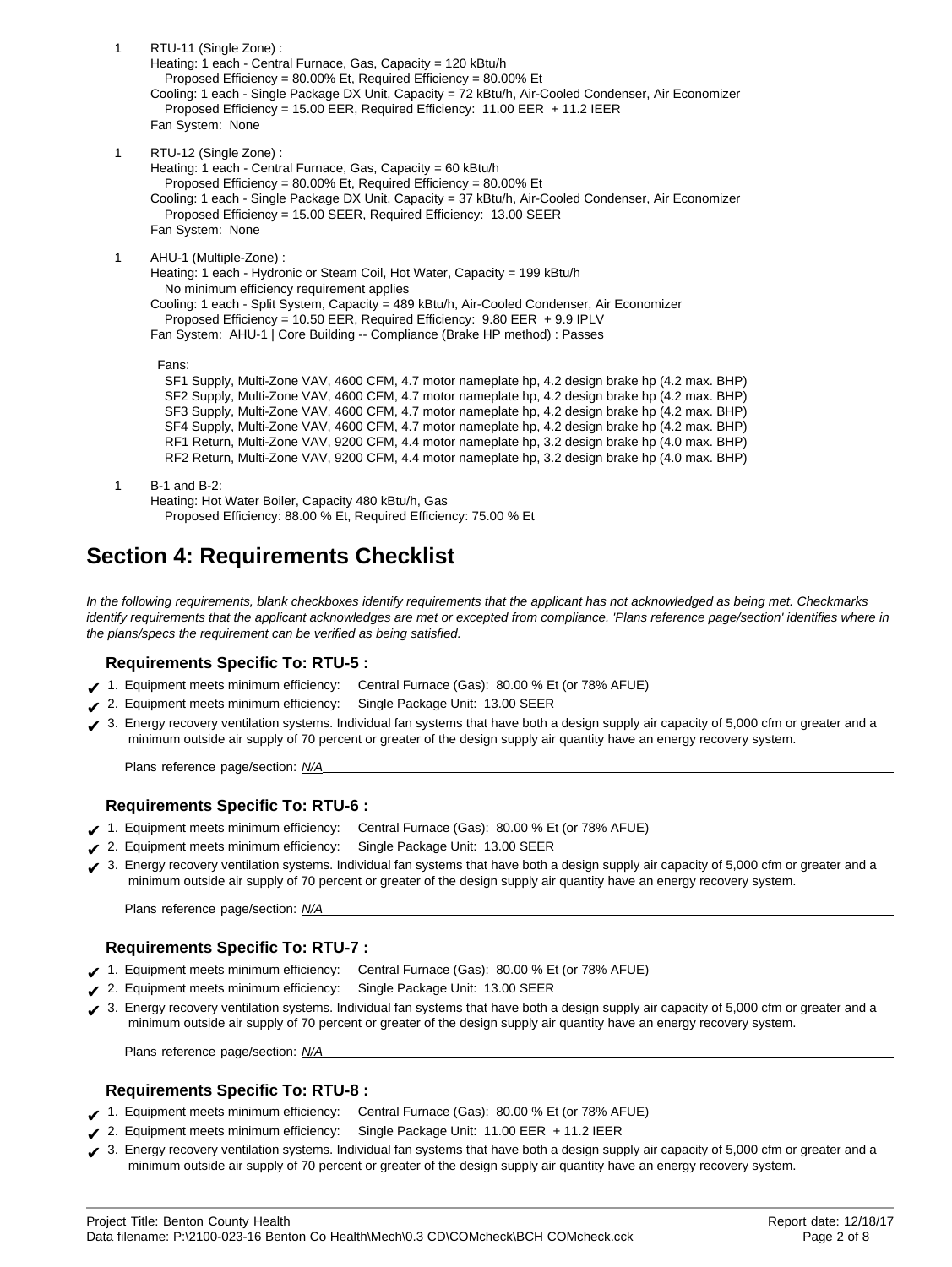Plans reference page/section: N/A

✔ 4. Supply air economizers shall be provided on each cooling system and are capable of providing 100-percent outdoor air, even if additional mechanical cooling is required to meet the cooling load of the building. Systems provide a means to relieve excess outdoor air during economizer operation to prevent overpressurizing the building.

Plans reference page/section: Mechanical Schedules and Specifications

### **Requirements Specific To: RTU-9 :**

- ✔ 1. Equipment meets minimum efficiency: Central Furnace (Gas): 80.00 % Et (or 78% AFUE)
- ✔ 2. Equipment meets minimum efficiency: Single Package Unit: 13.00 SEER
- ◆ 3. Energy recovery ventilation systems. Individual fan systems that have both a design supply air capacity of 5,000 cfm or greater and a minimum outside air supply of 70 percent or greater of the design supply air quantity have an energy recovery system.

Plans reference page/section: N/A

### **Requirements Specific To: RTU-10 :**

- ✔ 1. Equipment meets minimum efficiency: Central Furnace (Gas): 80.00 % Et (or 78% AFUE)
- ✔ 2. Equipment meets minimum efficiency: Single Package Unit: 13.00 SEER
- ◆ 3. Energy recovery ventilation systems. Individual fan systems that have both a design supply air capacity of 5,000 cfm or greater and a minimum outside air supply of 70 percent or greater of the design supply air quantity have an energy recovery system.

Plans reference page/section: N/A

#### **Requirements Specific To: RTU-11 :**

- ✔ 1. Equipment meets minimum efficiency: Central Furnace (Gas): 80.00 % Et (or 78% AFUE)
- ✔ 2. Equipment meets minimum efficiency: Single Package Unit: 11.00 EER + 11.2 IEER
- ◆ 3. Energy recovery ventilation systems. Individual fan systems that have both a design supply air capacity of 5,000 cfm or greater and a minimum outside air supply of 70 percent or greater of the design supply air quantity have an energy recovery system.

Plans reference page/section: N/A

✔ 4. Supply air economizers shall be provided on each cooling system and are capable of providing 100-percent outdoor air, even if additional mechanical cooling is required to meet the cooling load of the building. Systems provide a means to relieve excess outdoor air during economizer operation to prevent overpressurizing the building.

Plans reference page/section: Mechanical Schedules and Specifications

### **Requirements Specific To: RTU-12 :**

- ✔ 1. Equipment meets minimum efficiency: Central Furnace (Gas): 80.00 % Et (or 78% AFUE)
- ◆ 2. Equipment meets minimum efficiency: Single Package Unit: 13.00 SEER
- ◆ 3. Energy recovery ventilation systems. Individual fan systems that have both a design supply air capacity of 5,000 cfm or greater and a minimum outside air supply of 70 percent or greater of the design supply air quantity have an energy recovery system.

Plans reference page/section: N/A

### **Requirements Specific To: AHU-1 :**

- ✔ 1. Equipment meets minimum efficiency: Split System: 9.80 EER + 9.9 IPLV
- ✔ 2. Energy recovery ventilation systems. Individual fan systems that have both a design supply air capacity of 5,000 cfm or greater and a minimum outside air supply of 70 percent or greater of the design supply air quantity have an energy recovery system.

Plans reference page/section: NA

◆ 3. Hot Gas Bypass Limitation. Cooling systems does not use hot gas bypass or other evaporator pressure control unless the equipment is designed with multiple steps (or continuous) capacity modulation.

Plans reference page/section: NA

✔ 4. Complex Systems. Mechanical systems not covered by section 503.3 comply to sections 503.4.1 - 503.4.6.

Plans reference page/section: Mechanical Schedules and Specifications

✔ 5. Supply air economizers are provided on each cooling system and are capable of providing 100-percent outdoor air, even if additional mechanical cooling is required to meet the cooling load of the building.

Plans reference page/section: Mechanical Schedules and Specifications

✔ 6. Variable air volume fan control. Individual VAV fans with motors of 10 hp or greater are driven/controlled in the manner specified by this section.

Plans reference page/section: NA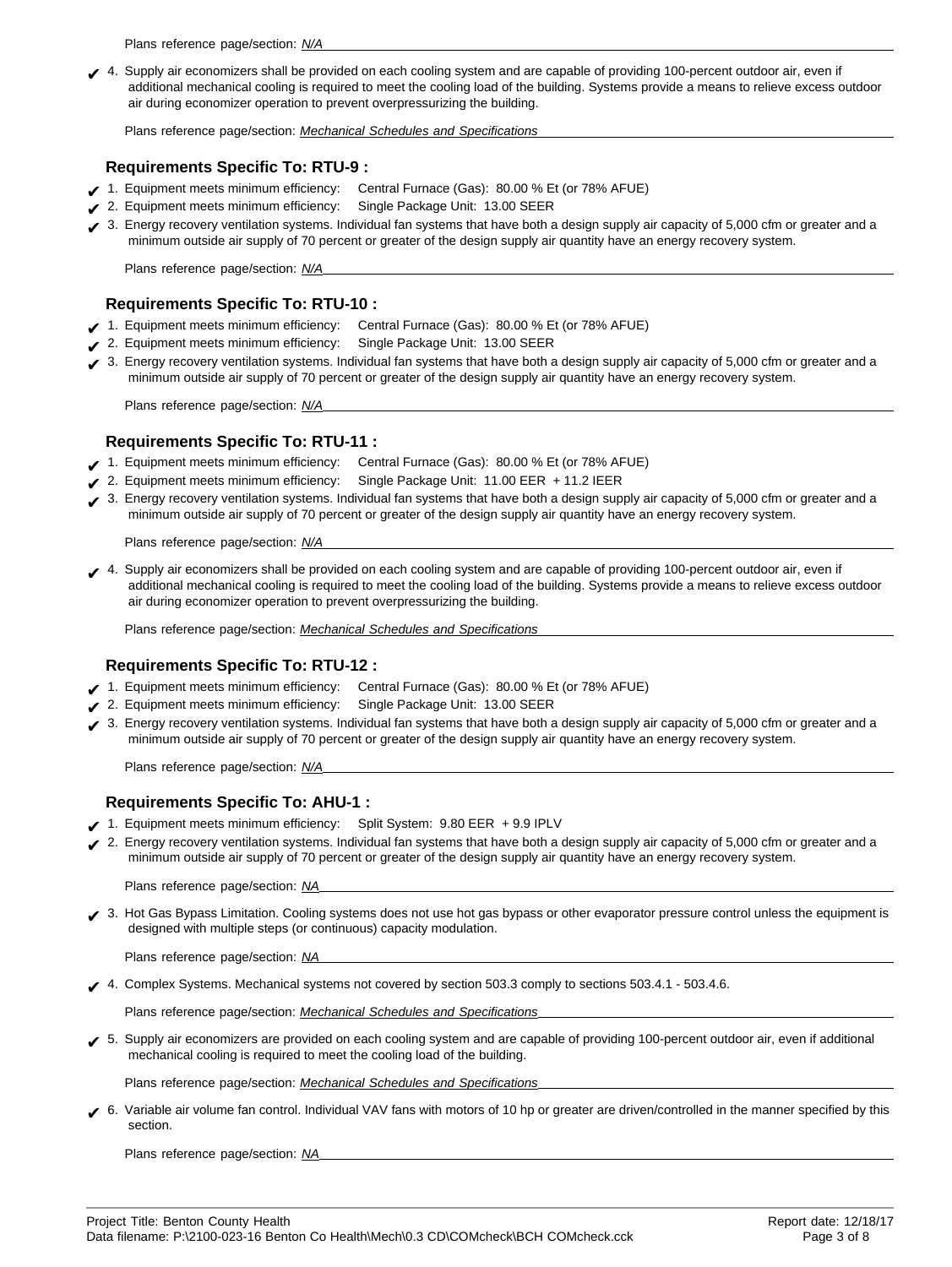| 7. Hydronic systems controls. The heating of fluids that have been previously mechanically cooled and the cooling of fluids that have been |
|--------------------------------------------------------------------------------------------------------------------------------------------|
| previously mechanically heated are limited in accordance with Sections 503.4.3.1 through 503.4.3.3.                                        |

Plans reference page/section: Mechanical Specifications

◆ 8. Three-pipe system. Hydronic systems that use a common return system for both hot water and chilled water are not installed.

Plans reference page/section: NA

◆ 9. Two-pipe changeover system. Systems that use a common distribution system to supply both heated and chilled water are designed to allow a dead band between changeover from one mode to the other; are provided with controls that will allow operation in one mode for at least 4 hours before changing over to the other mode; and are provided with controls that allow heating and cooling supply temperatures at the changeover point.

Plans reference page/section: NA

◆ 10.Hydronic (water loop) heat pump systems. Hydronic heat pump systems comply with Sections 503.4.3.3.1 through 503.4.3.3.3.

Plans reference page/section: NA

✔ 11.Temperature dead band. Hydronic heat pumps connected to a common heat pump water loop with central devices for heat rejection and heat addition have controls that are capable of providing a heat pump water supply temperature dead band of at least 20°F between initiation of heat rejection and heat addition by the central devices.

Plans reference page/section: NA

✔ 12.Part Load Controls. Hydronic systems supplying heated or chilled water to comfort conditioning systems include controls specified in the requirement details.

Plans reference page/section: Mechanical Specifications

✔ 13.Heating and Cooling Water Pump Control. Water circulation systems serving heating coil(s) or cooling coil(s) have controls that lock out pump operation when there is no demand. The pumps will shut off based on the outside air lock out temperatures.

Plans reference page/section: Mechanical Specifications

◆ 14.Heat rejection equipment fan speed control. Each fan powered by a motor of 7.5 hp or larger has the capability to operate that fan at two-thirds of full speed or less, and has controls that automatically change the fan speed.

Plans reference page/section: Mechanical Schedules

◆ 15.Requirements For Complex Mechanical Systems Serving Multiple Zones.

Complex systems serving multiple zones comply with Sections 503.4.5.1 through 503.4.5.4 Additionally, supply air systems serving multiple zones are VAV systems which are designed and capable of being controlled to reduce primary air supply to each zone, the volume of air that is reheated/recooled/mixed in peak heating demand, and modulate airflow between deadband and full heating/cooling.

Plans reference page/section: Mechanical Specifications

✔ 16.Single duct variable air volume (VAV) systems, terminal devices. Single duct VAV systems use terminal devices capable of reducing the supply of primary supply air before reheating or recooling takes place.

Plans reference page/section: Mechanical Drawings

✔ 17.Supply-air temperature reset controls. HVAC systems serving multiple zones, including Dedicated Outside Air Systems include controls that automatically reset the supply-air temperature in response to representative building loads, or to outdoor air temperature.

Plans reference page/section: Mechanical Specifications

✔ 18.Heat Recovery For Pool/Spa/Hottubs. Heated indoor swimming pools, spas, or hot tubs with water surface area greater than 200 sf provide for energy conservation by an exhaust air heat recovery system that heats ventilation air, pool water, or domestic hot water per requirement details.

Plans reference page/section: NA

#### **Requirements Specific To: B-1 and B-2 :**

- ✔ 1. Equipment meets minimum efficiency: Boiler Thermal Efficiency 75% Et 80% Ec
- ✔ 2. Complex Systems. Mechanical systems not covered by section 503.3 comply to sections 503.4.1 503.4.6.

Plans reference page/section: Mechanical Schedules and Specifications

◆ 3. Supply air economizers are provided on each cooling system and are capable of providing 100-percent outdoor air, even if additional mechanical cooling is required to meet the cooling load of the building.

Plans reference page/section: Mechanical Schedules

✔ 4. Variable air volume fan control. Individual VAV fans with motors of 10 hp or greater are driven/controlled in the manner specified by this section.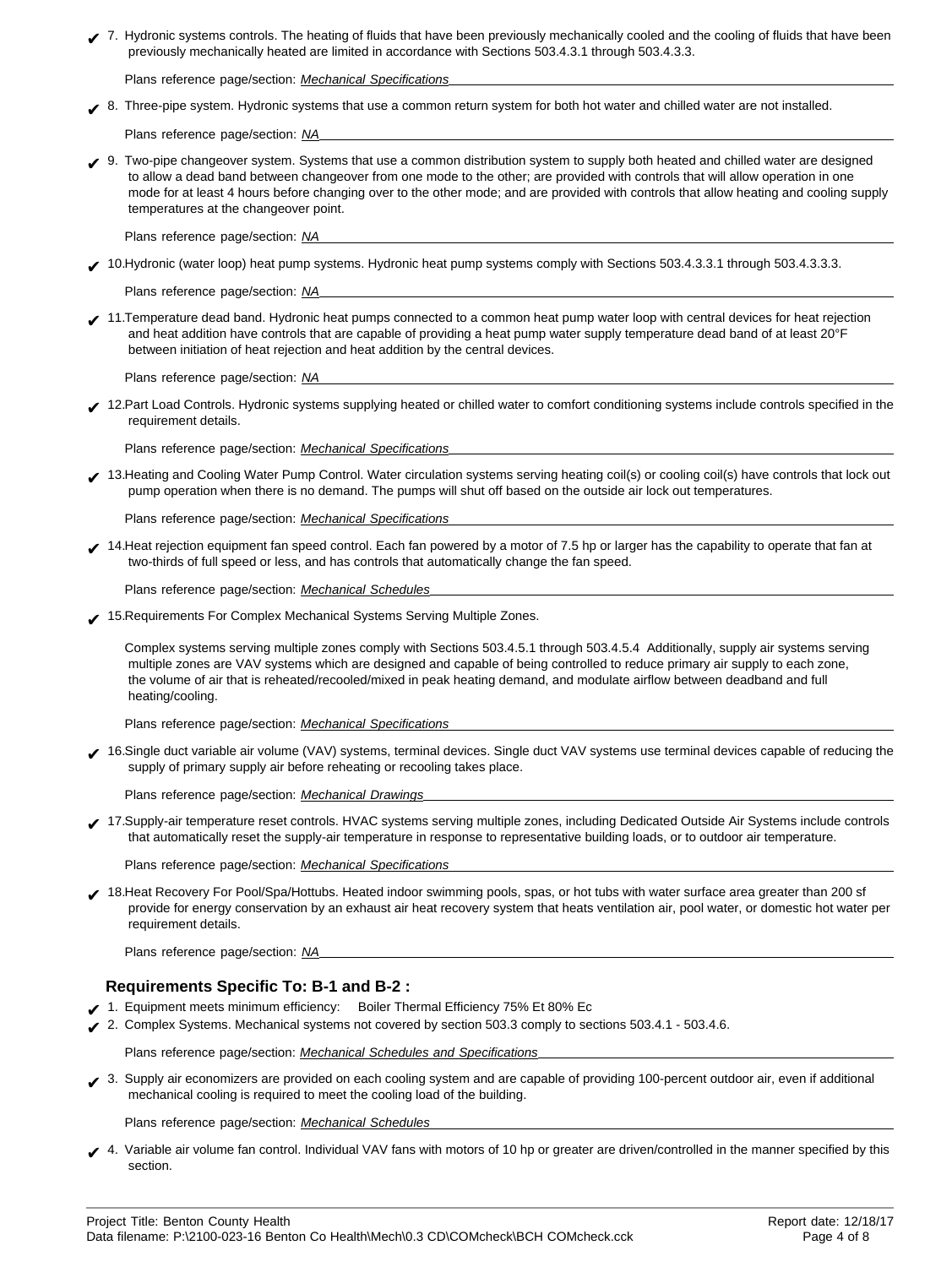Plans reference page/section: Mechanical Schedules and Specifications

✔ 5. Hydronic systems controls. The heating of fluids that have been previously mechanically cooled and the cooling of fluids that have been previously mechanically heated are limited in accordance with Sections 503.4.3.1 through 503.4.3.3.

Plans reference page/section: Mechanical Drawings and Specifications

✔ 6. Three-pipe system. Hydronic systems that use a common return system for both hot water and chilled water are not installed.

Plans reference page/section: N/A

✔ 7. Two-pipe changeover system. Systems that use a common distribution system to supply both heated and chilled water are designed to allow a dead band between changeover from one mode to the other; are provided with controls that will allow operation in one mode for at least 4 hours before changing over to the other mode; and are provided with controls that allow heating and cooling supply temperatures at the changeover point.

Plans reference page/section: N/A

✔ 8. Hydronic (water loop) heat pump systems. Hydronic heat pump systems comply with Sections 503.4.3.3.1 through 503.4.3.3.3.

Plans reference page/section: N/A

✔ 9. Temperature dead band. Hydronic heat pumps connected to a common heat pump water loop with central devices for heat rejection and heat addition have controls that are capable of providing a heat pump water supply temperature dead band of at least 20°F between initiation of heat rejection and heat addition by the central devices.

Plans reference page/section: N/A

✔ 10.Part Load Controls. Hydronic systems supplying heated or chilled water to comfort conditioning systems include controls specified in the requirement details.

Plans reference page/section: Mechanical Specifications

✔ 11.Heating and Cooling Water Pump Control. Water circulation systems serving heating coil(s) or cooling coil(s) have controls that lock out pump operation when there is no demand. The pumps will shut off based on the outside air lock out temperatures.

Plans reference page/section: Mechanical Specifications

◆ 12.Requirements For Complex Mechanical Systems Serving Multiple Zones.

Complex systems serving multiple zones comply with Sections 503.4.5.1 through 503.4.5.4 Additionally, supply air systems serving multiple zones are VAV systems which are designed and capable of being controlled to reduce primary air supply to each zone, the volume of air that is reheated/recooled/mixed in peak heating demand, and modulate airflow between deadband and full heating/cooling.

Plans reference page/section: Mechanical Drawings and Specifications

✔ 13.Single duct variable air volume (VAV) systems, terminal devices. Single duct VAV systems use terminal devices capable of reducing the supply of primary supply air before reheating or recooling takes place.

Plans reference page/section: Mechanical Drawings

◆ 14.Dual duct and mixing VAV systems, terminal devices. Systems that have one warm air duct and one cool air duct use terminal devices which reduce the flow from one duct to a minimum before mixing of air from the other duct takes place.

Plans reference page/section: N/A

◆ 15.Supply-air temperature reset controls. HVAC systems serving multiple zones, including Dedicated Outside Air Systems include controls that automatically reset the supply-air temperature in response to representative building loads, or to outdoor air temperature.

Plans reference page/section: Mechanical Specifications

#### **Generic Requirements: Must be met by all systems to which the requirement is applicable:**

- 1. Calculation of heating and cooling loads. Design loads are determined in accordance with the procedures described in the ASHRAE/ACCA Standard 183. Alternatively, design loads have been determined by an approved equivalent computation procedure.
- ✔ 2. Packaged Electric Equipment. Specified packaged electrical equipment has a heat pump as the primary heating source.

Plans reference page/section: Mechanical Schedules and Specifications

✔ 3. Equipment and system sizing. Heating and cooling equipment and systems capacity do not exceed the loads calculated in accordance with Section 503.2.1.

Plans reference page/section:

✔ 4. HVAC Equipment Performance Requirements. Reported efficiencies have been tested and rated in accordance with the applicable test procedure. The efficiency has been verified through certification under an approved certification program or, if no certification program exists, the equipment efficiency ratings are supported by data furnished by the manufacturer.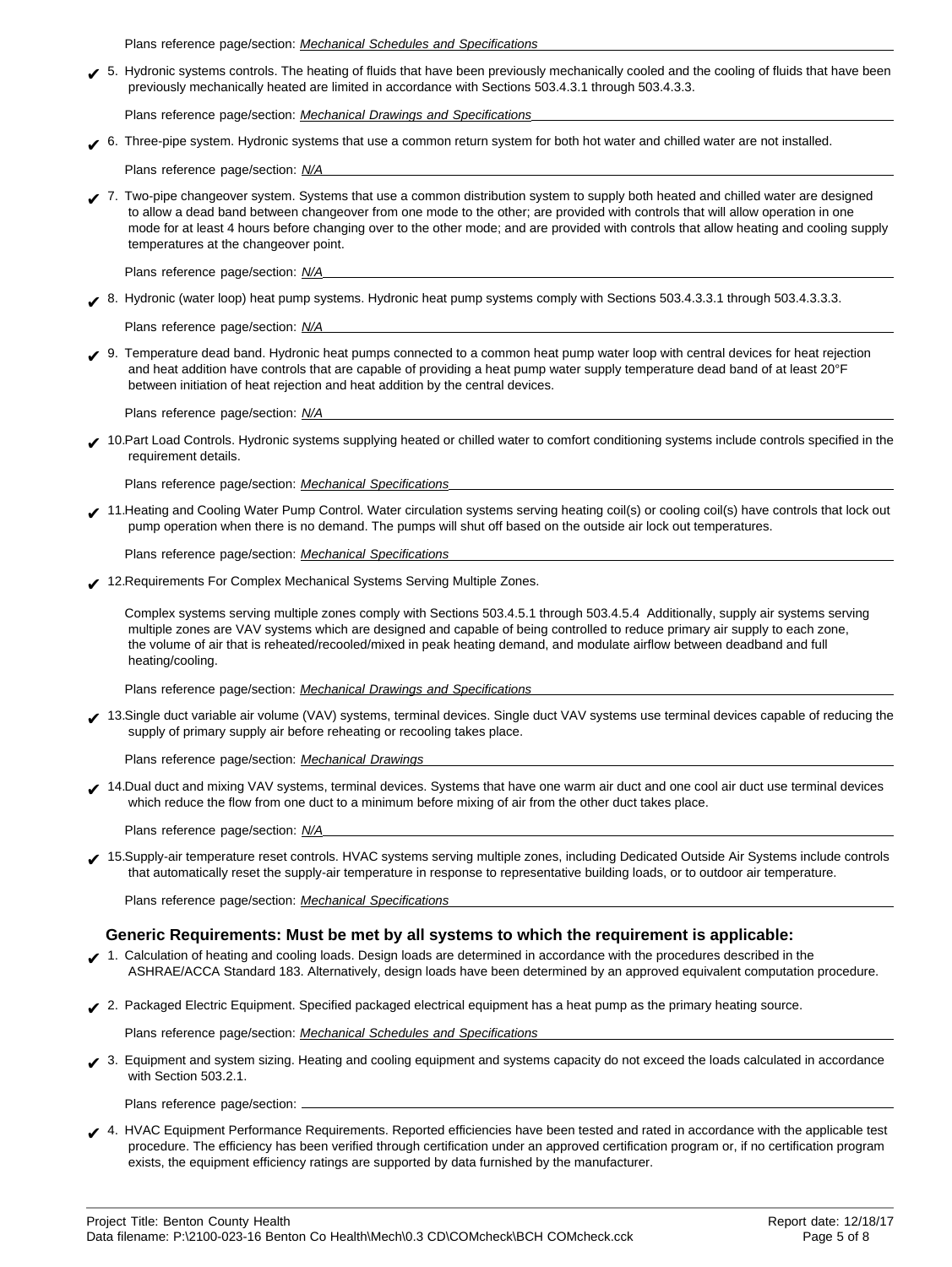✔ 5. Thermostatic Controls. The supply of heating and cooling energy to each zone is controlled by individual thermostatic controls that respond to temperature within the zone.

Plans reference page/section: Mechanical Drawings and Specifications

✔ 6. Heat pump supplementary heat. Heat pumps having supplementary electric resistance heat have controls that, except during defrost, prevent supplementary heat operation when the heat pump can meet the heating load.

Plans reference page/section: N/A

✔ 7. Set point overlap restriction. Where used to control both heating and cooling, zone thermostatic controls provide a temperature range or deadband of at least 5°F (2.8°C) within which the supply of heating and cooling energy to the zone is capable of being shut off or reduced to a minimum.

Plans reference page/section: Mechanical Specifications

✔ 8. Optimum Start Controls. Each HVAC system has controls that vary the start-up time of the system to just meet the temperature set point at time of occupancy.

Plans reference page/section: Mechanical Specifications

✔ 9. Off-hour controls. Each zone is provided with thermostatic setback controls that are controlled by either an automatic time clock or programmable control system.

Plans reference page/section: Mechanical Specifications

◆ 10.Shutoff damper controls. Both outdoor air supply and exhaust are equipped with not less than Class I motorized dampers.

Plans reference page/section: Mechanical Specifications

✔ 11.Freeze Protection and Snow melt system controls. Freeze protection systems, such as heat tracing of outdoor piping and heat exchangers, including self-regulating heat tracing, include automatic controls capable of shutting off the systems when outdoor air temperatures meet code criteria.

Plans reference page/section: N/A

◆ 12.Zone Isolation Controls. A system serving multiple occupancies or floors in the same building is independently zoned and equipped with isolation devices.

Plans reference page/section: Mechanical Drawings

✔ 13.Separate air distribution systems. Zones with special process temperature requirements and/or humidity requirements are served by separate air distribution systems from those serving zones requiring only comfort conditions; or shall include supplementary control provisions so that the primary systems may be specifically controlled for comfort purposes only.

Plans reference page/section: N/A

✔ 14.Humidity control. If a system is equipped with a means to add or remove moisture to maintain specific humidity levels in a zone or zones, a humidity control device is provided.

Plans reference page/section: N/A

✔ 15.Humidity control. Where a humidity control device exists it is set to prevent the use of fossil fuel or electricity to produce relative humidity in excess of 30 percent. Where a humidity control device is used for dehumidification, it is set to prevent the use of fossil fuel or electricity to reduce relative humidity below 60 percent.

Plans reference page/section: N/A

◆ 16.Humidity control. Where a humidity control device exists it is set to maintain a deadband of at least 10% relative humidity where no active humidification or dehumidification takes place.

Plans reference page/section: N/A

✔ 17.Ventilation. Ventilation, either natural or mechanical, is provided in accordance with Chapter 4 of the International Mechanical Code. Where mechanical ventilation is provided, the system has the capability to reduce the outdoor air supply to the minimum required by Chapter 4 of the International Mechanical Code.

Plans reference page/section: Mechanical Schedules

✔ 18.Demand controlled ventilation (DCV). DCV is required for spaces larger than 500 ft2 for simple systems and spaces larger than 150 ft2 for multiple zone systems.

Plans reference page/section: N/A

✔ 19.Kitchen hoods. Kitchen makeup is provided as required by the Oregon Mechanical Specialty Code.

Plans reference page/section: N/A

✔ 20.Enclosed parking garage ventilation controls. In Group S-2, enclosed parking garages used for storing or handling automobiles employs automatic carbon monoxide sensing devices.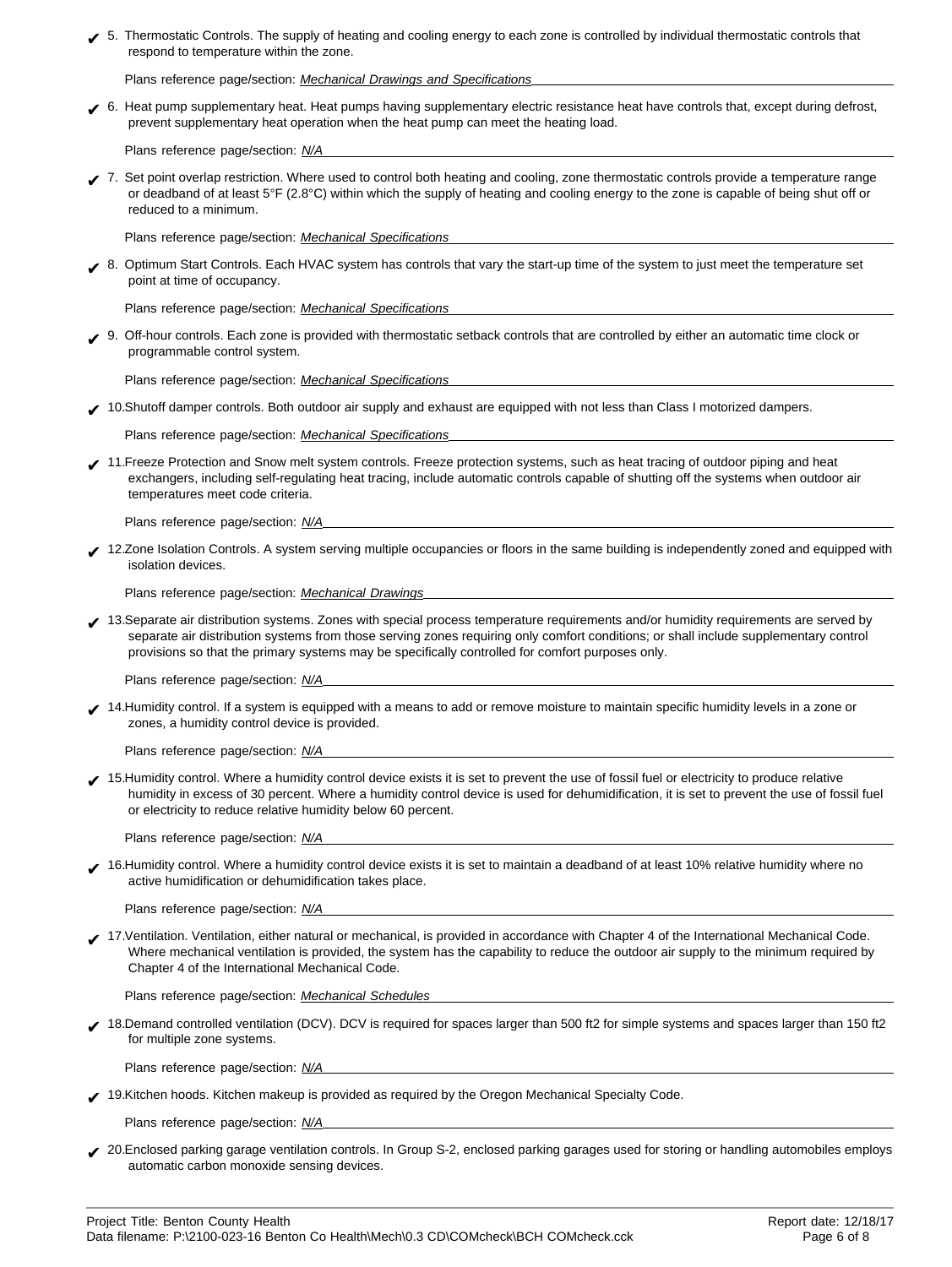Plans reference page/section: N/A

- ◆ 21.Duct and plenum insulation and sealing. All supply and return air ducts and plenums are insulated with the specified insulation. When located within a building envelope assembly, the duct or plenum is separated from the building exterior or unconditioned or exempt spaces by a minimum of R-8 insulation. All ducts, air handlers and filter boxes are sealed. Joints and seams comply with Section 603.9 of the International Mechanical Code.
- ✔ 22.Low-pressure duct systems. All longitudinal and transverse joints, seams and connections of low-pressure supply and return ducts are securely fastened and sealed with welds, gaskets, mastics (adhesives), mastic-plus-embedded-fabric systems or tapes installed in accordance with the manufacturer's installation instructions.

Plans reference page/section: Mechanical Specifications

✔ 23.Medium-pressure duct systems. All ducts and plenums designed to operate medium-pressure are insulated and sealed in accordance with Section 503.2.7. Pressure classifications specific to the duct system are clearly indicated on the construction documents.

Plans reference page/section: Mechanical Specifications

✔ 24.High-pressure duct systems. Ducts designed to operate at high-pressure are insulated and sealed in accordance with Section 503.2.7. In addition, ducts and plenums are leak-tested in accordance with the SMACNA HVAC Air Duct Leakage Test Manual.

Plans reference page/section: N/A

- ✔ 25.Piping Insulation. All pipes serving space-conditioning systems (hot water piping for heat systems, chilled water, refrigerant, and brine piping systems, and steam piping) are insulated as specified by this section.
- ✔ 26.Air system balancing. Each supply air outlet and zone terminal device is equipped with means for air balancing in accordance with the requirements of IMC 603.17. Discharge dampers intended to modulate airflow are prohibited on constant volume fans and variable volume fans with motors 10 horsepower.

Plans reference page/section: Mechanical Drawings

✔ 27.Hydronic system balancing. Individual hydronic heating and cooling coils are equipped with means for balancing and pressure test connections.

Plans reference page/section: Mechanical Drawings and Specifications

◆ 28.Manuals. The construction documents require that an operating and maintenance manual be provided to the building owner by the mechanical contractor. See long description for specifications.

Plans reference page/section: Mechanical Specifications

◆ 29.Air System Design and Control. Each HVAC system having a total fan system motor nameplate hp exceeding 5 hp meets the provisions of Sections 503.2.10.1 through 503.2.10.2.

Plans reference page/section: Mechanical Schedules

✔ 30.Allowable fan floor horsepower. Each HVAC system at fan system design conditions does not exceed the allowable fan system motor nameplate hp (Option 1) or fan system bhp (Option 2) as shown and calulated in requirement details.

Plans reference page/section: Mechanical Schedules

◆ 31.Motor nameplate horsepower. For each fan, the selected fan motor is no larger than the first available motor size greater than the brake horsepower (bhp).

Plans reference page/section: Mechanical Schedules

✔ 32.Large Volume Fan Systems. Fan systems over 8,000 (7 m3/s) cfm without direct expansion cooling coils that serve single zones reduce airflow based on space thermostat heating and cooling demand. A two-speed motor or variable frequency drive reduces airflow to a maximum 60 percent of peak airflow or minimum ventilation air requirement as required by Chapter 4 of the International Mechanical Code, whichever is greater.

Plans reference page/section: N/A

◆ 33.All air-conditioning equipment and air-handling units with direct expansion cooling and a cooling capacity at ARI conditions greater than or equal to 110,000 Btu/h that serve single zones have their supply fan operation controlled according to code specific requirements.

Plans reference page/section: N/A

✔ 34.Series fan-powered terminal unit fan motors. Fan motors for series fan-powered terminal units are electronically-commutated motors and have a minimum motor efficiency of 70 percent when rated in accordance with NEMA Standard MG 1-2006 at full load rating conditions.

Plans reference page/section: N/A

✔ 35.Hot Gas Bypass Limitation. For cooling systems <= 240 kBtu/h, maximum hot gas bypass capacity is no more than 50% total cooling capacity.

Plans reference page/section: N/A